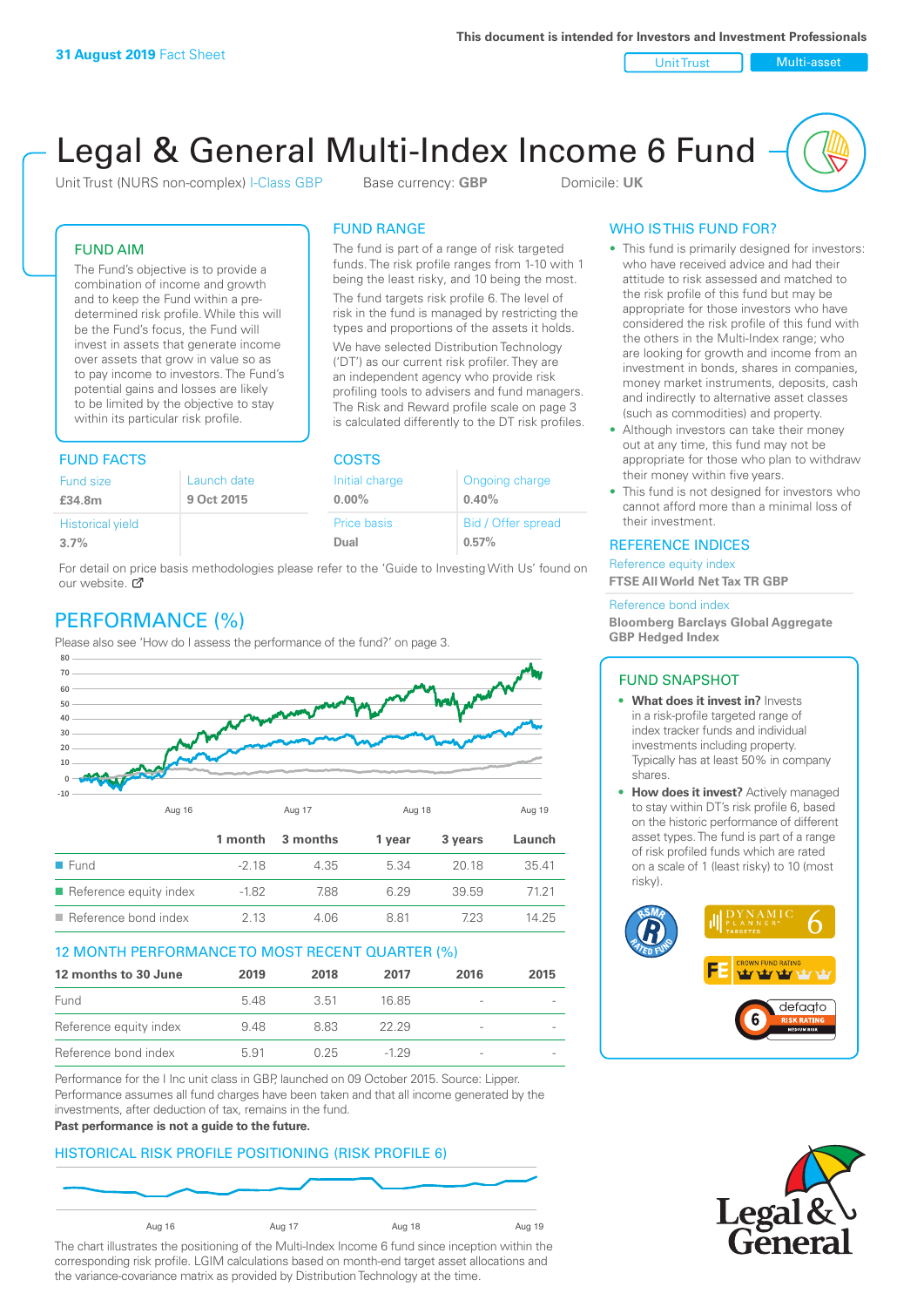# Legal & General Multi-Index Income 6 Fund

Unit Trust (NURS non-complex) I-Class GBP

# PORTFOLIO BREAKDOWN

All data source LGIM unless otherwise stated. Totals may not sum due to rounding.





## FUND MANAGERS

The fund managers have responsibility for managing the multi-index fund range. They are part of the Multi-Asset Funds (MAF) team in LGIM. This team focuses on designing and managing multi-asset funds that are tailored to match the specific objectives of various client types. The team sits within a wider Asset Allocation team which combines both depth of experience with a broad range of expertise from different fields, including fund management, investment consulting and risk management roles.

# TOP 10 HOLDINGS (%)

| <b>L&amp;G UK Index Trust</b>                                    | 12.3 |
|------------------------------------------------------------------|------|
| iShares UK Dividend UCITS ETF                                    | 9.3  |
| L&G Emerging Markets Government Bond (Local Currency) Index Fund | 8.0  |
| L&G Emerging Markets Government Bond (US\$) Index Fund           | 7.9  |
| <b>L&amp;G US Index Trust</b>                                    | 6.2  |
| L&G High Income Trust                                            | 6.0  |
| L&G Global Emerging Markets Index Fund                           | 5.0  |
| L&G European Index Trust                                         | 4.6  |
| <b>L&amp;G Pacific Index Trust</b>                               | 4.5  |
| <b>LGIM Global Corporate Bond Fund</b>                           | 4.4  |